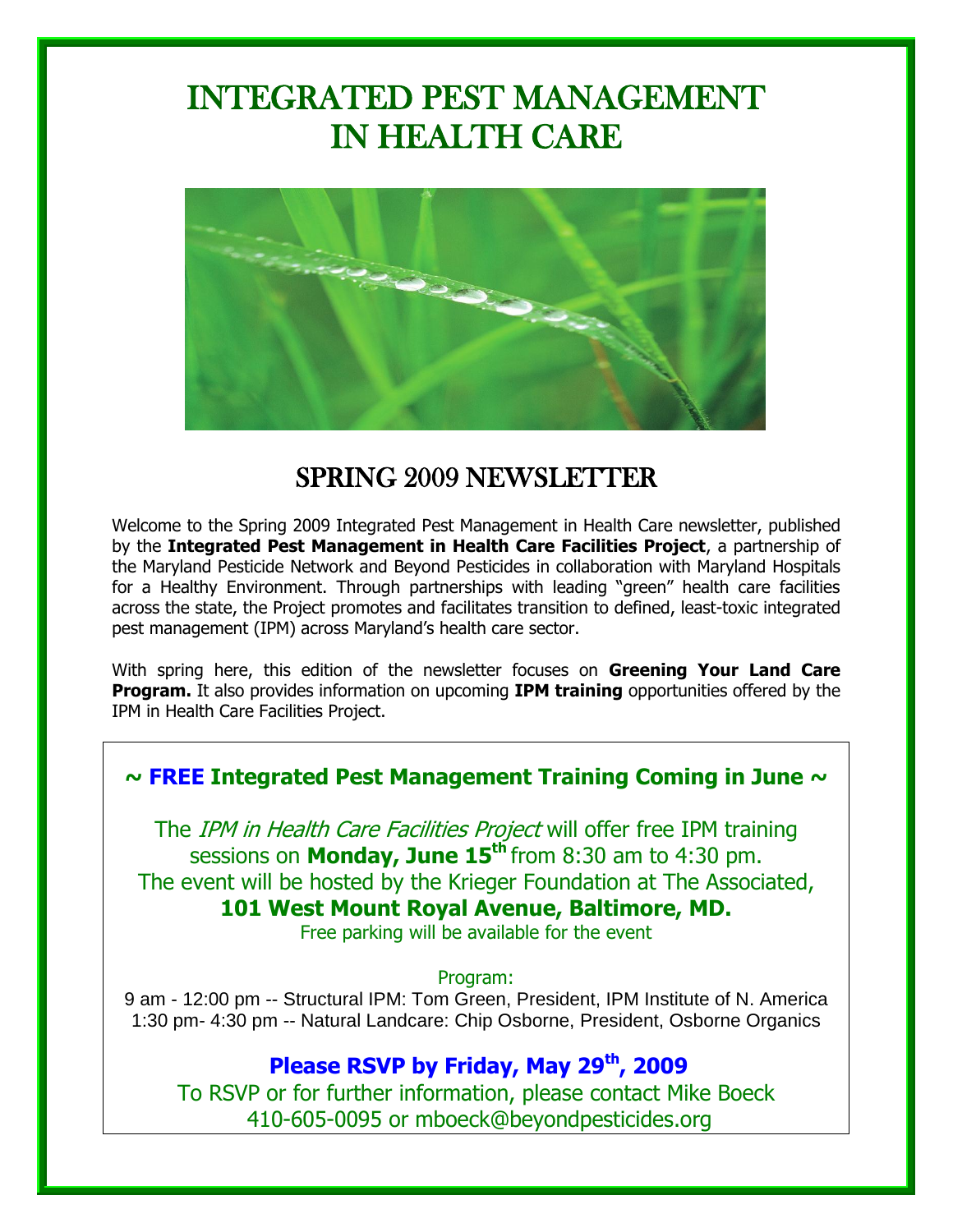#### **IPM in Health Care Facilities Newsletter ● Spring 2009 ● page 2**

#### **Greening Your Grounds Care as Part Of Your IPM Program** Feeding the Soil vs. Growing the Grass

There are many reasons why pest management is primarily understood as indoor/structural pest control. Most pest sightings and problems occur indoors, where people and pests usually come together. In addition, weeds and herbicides may not be regularly understood as pests and pesticides as part of a comprehensive integrated pest management program.

Just as your structural IPM program prioritizes sustainable, nonchemical prevention and intervention to minimize the hazards of pests and chemical pesticides in your buildings, an outdoor IPM approach that promotes and maintains soil health minimizes the adverse health and environmental impacts of grounds management by delivering effective weed, disease, and pest control without resort to herbicides, fungicides, and insecticides.

#### **The Conventional Turf and Landscape Management Cycle: Grow the Grass**

Conventional turf and landscape management, with its reliance on quick release fertilizers and herbicides and fungicides for combating weeds and disease, can be seen as an annual (rather than perennial) program for green (rather than healthy) turf and grounds. Each year requires the same regime of synthetic and toxic chemical applications. In addition to offering little or nothing in the way of system improvement, the approach has very well documented adverse impacts on health and the environment, including:

- 1. **Nitrogen and other nutrient and chemical runoff**, a leading cause of water quality degradation in Maryland. This is a critical concern in the Chesapeake Bay watershed, but extends to every waterway. Under the conventional approach, regularly depleted soils require the "nitrogen fix" offered by quick release fertilizers to support grass plant growth. These products are subject to surface runoff far more than slow release fertilizers.
- 2. **Exposure to herbicides and fungicides**. Most conventional programs rely on scheduled applications of pre-emergent pesticides for weed and fungus control, followed up with spot applications to cover what the pre-emergent failed to prevent. The approach is only meant to control weeds and fungus for the single growing cycle, with the program re-started each spring.
- 3. **Nontarget impacts of herbicides, insecticides, and fungicides**. The toxic "unintended" impacts of chemical pesticides for weed, insect, and fungus control parallel the impact of fertilizer runoff in harming environmental health. Nontarget effects include increased human exposure to pesticide residues on grounds and chemical drift off the target site to nearby buildings. Products designed only for outdoor use are often tracked and detected indoors, especially in high traffic areas, increasing human exposure risk. Pesticide use also kills beneficial organisms such as natural predators that maintain ecological balance and can advance insect and weed resistance to the same used chemicals used for control.

**Questions? Comments? Contact Mike Boeck, Project Director at 410.605.0095 or [mboeck@beyondpesticides.org](mailto:mboeck@beyondpesticides.org)**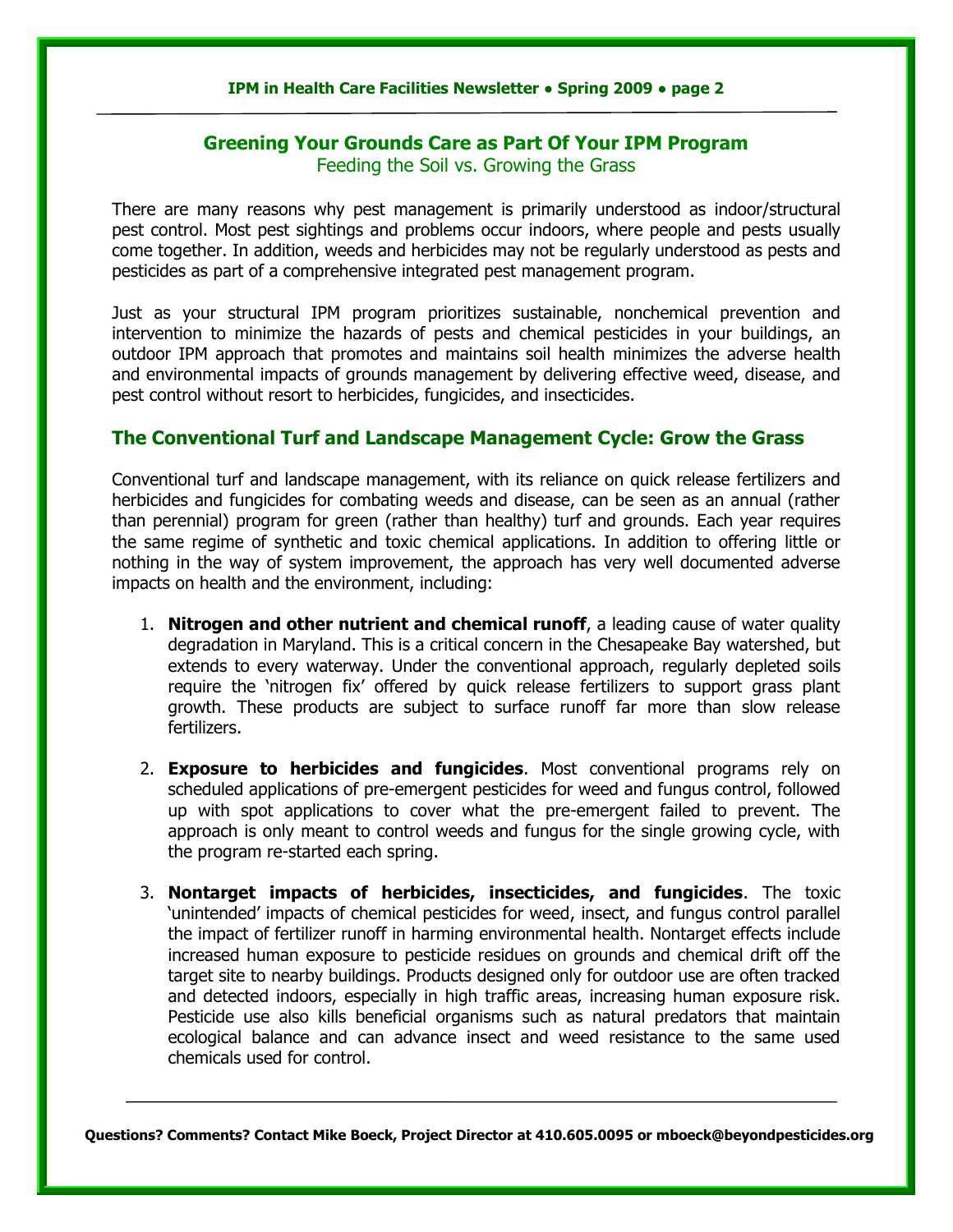#### **Breaking the Cycle: Feeding the Soil for a Better Environment**

The goal of a natural turf and landscape management program is to create and maintain high quality turfgrass that is environmentally friendly and free from toxic chemicals. This is achieved by establishing and maintaining a soil profile rich in microbiology that is producing strong, healthy turf that is able to withstand insects, weeds, disease, drought, and heat stress.

Unlike a synthetic fertilizer/pesticide program, adequate soil microbiology is critical for uptake of the nutrients in natural fertilizers by grass and other plants for sustained grass and plant health. For this reason, a "feed the soil" approach replaces the "grow the grass" approach as the cornerstone of the turf and landscape program for natural resistance to pests and disease. Healthy soil also has demonstrated beneficial carbon sequestration effects, reducing global warming pressures.

Proper topsoil depth is a particular challenge for some institutions seeking to shift to a natural turf and landscape program. Healthy, sustainable grass and ornamental plants do best in several inches of top soil that supports healthy root stocks. However, construction practices and other circumstances often limit the availability of adequate top soil, especially for newer facilities. Conventional turf management seeks to overcome this challenge with annual application of synthetic chemical inputs that "over-deliver" nutrients to plants while killing off weeds. The success of the approach varies widely. Most soil feeding techniques (mulching, top dressing, etc.) also build soil depth, and one key strategic consideration for facilities adopting natural turf and landscape management is the time required to build soil depth, which will deliver sustained success.

#### **Six Steps to Natural Turf and Landscape Success**

**1. Develop healthy soil with proper pH.** This is achieved with regular (at least annual) soil testing and assessment for balancing pH and identifying needed soil amendments.

The first step for achieving soil health is regular (at least annual) soil testing to understand the soil condition and identify deficiencies. Apart from identifying the basic pH parameter and any need for balancing pH at or near 6.8 (through application of iron sulfate to high pH, alkalinic soil or, more likely, lime to low pH, acidic soil), the test will identify the need for soil amendments such as bone meal for increasing micronutrients, calcium, magnesium and zinc. Testing also should cover organic material (OM) concentrations.

**2. Plant well-adapted, pest-resistant grass varieties.** Select grass and ornamental varieties that naturally resist insects, fungal diseases, and fluctuations in weather. Planting is best done in the fall for superior results.

Grasses best suited to the climate in most of Maryland are "cool season" varieties such as Kentucky bluegrass, perennial ryegrass, fescues, and bentgrass. "Warm season" zoysiagrass may be suitable for the transition zone in the southern part of the state. Note that cool season varieties are active in the spring and fall and dormant in the summer, while the opposite occurs for warm season varieties – activity in the summer, dormant otherwise.

**Questions? Comments? Contact Mike Boeck, Project Director at 410.605.0095 o[r mboeck@beyondpesticides.org](mailto:mboeck@beyondpesticides.or)**